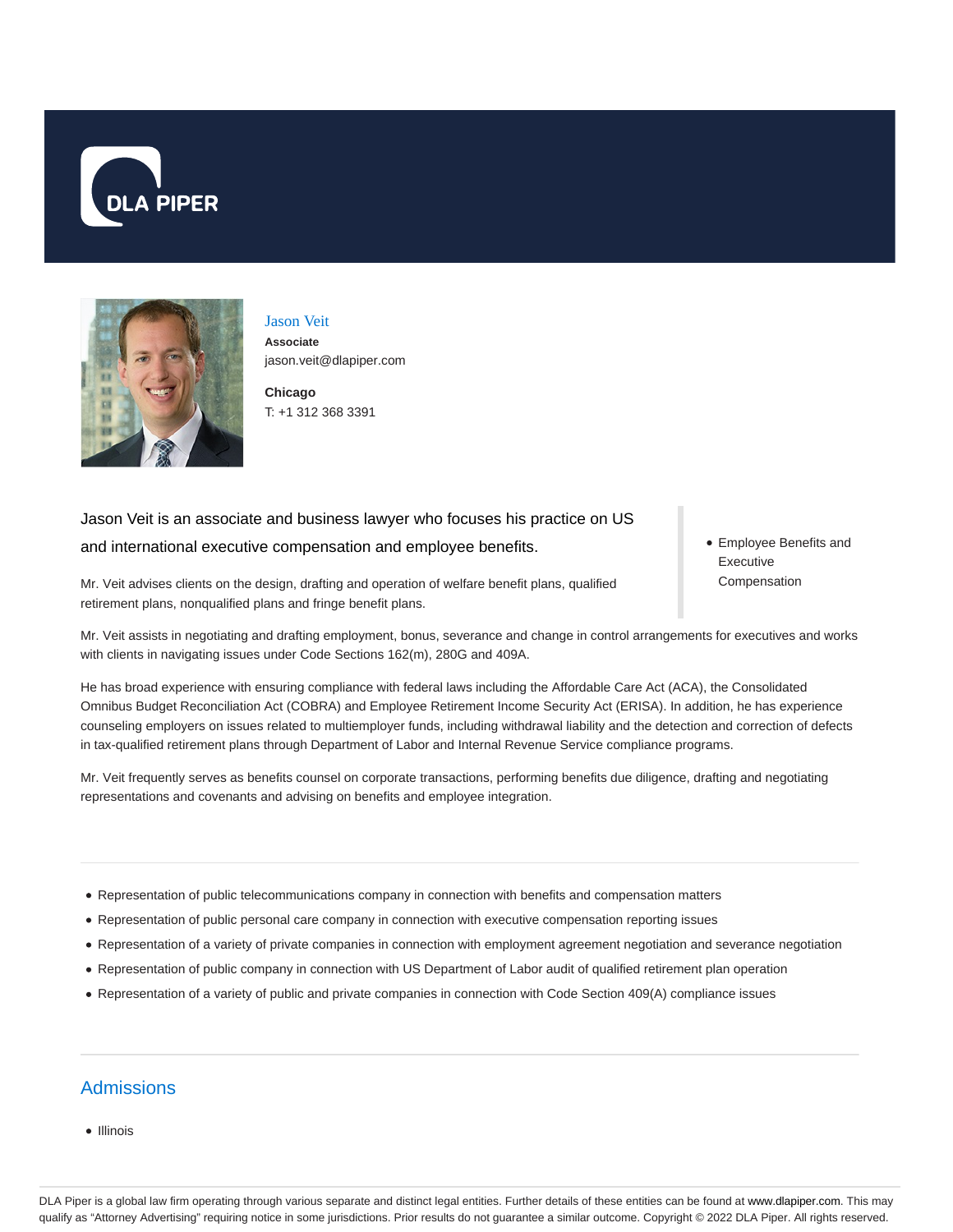# **Recognitions**

- Assistant Vice Chair, Mergers and Acquisitions Subcommittee, ABA Labor and Employment Law Section
- Featured in "Best Lawyers: 2021 and 2022 Ones to Watch in America." The recognition spotlights attorneys who are earlier in their careers for outstanding professional excellence in private practice in the United States

### **Education**

- J.D., University of Illinois Chicago School of Law
- B.S., Indiana University

### **Memberships**

- Chicago Lawyers' Committee for Civil Rights Voting Rights Project
- Equip for Equality
- Working In The Schools
- Woodlawn Legal Clinic

### INSIGHTS

## **Publications**

**Employers: 2022 deadlines approach to furnish incentive stock option and employee stock purchase plan information statements and returns**

11 January 2022

- "IRS issues final 401(k) hardship distribution regulations: top points," DLA Piper, October 1, 2019
- "I Know My Rollover is Late, but It's Okay. Trust Me." JD Supra, September 9, 2016
- . "The Contraceptive Saga Continues," JD Supra, August 8, 2016
- "Government Requests Information on ACA Contraceptive Mandate," JD Supra, August 5, 2016
- . "IRS Stamp of Approval for PEOs," JD Supra, May 20, 2016
- "Keeping Your (Top) Hat On," JD Supra, April 28, 2016
- "PEOs: A remedy for ACA reporting requirements?"JD Supra, January 22, 2016
- Co-author, "International Labor and Employment Laws, Fourth Edition," Bloomberg Law

### **Events**

- Presenter, "Executive Compensation & Mergers and Acquisitions," (February 3, 2022)
- Presenter, "Stock Option Primer for DLA Piper Corporate Group," (May 4, 2020)
- Presenter, "Council on Employee Benefits," (February 25, 2020)
- Presenter, "Hot Topics in Employee Benefits," (April 11, 2019)

### **NEWS**

**DLA Piper advises DJE Holdings, Inc. in its acquisition of Mustache from Cognizant Technology Solutions**

DLA Piper is a global law firm operating through various separate and distinct legal entities. Further details of these entities can be found at www.dlapiper.com. This may qualify as "Attorney Advertising" requiring notice in some jurisdictions. Prior results do not guarantee a similar outcome. Copyright © 2022 DLA Piper. All rights reserved.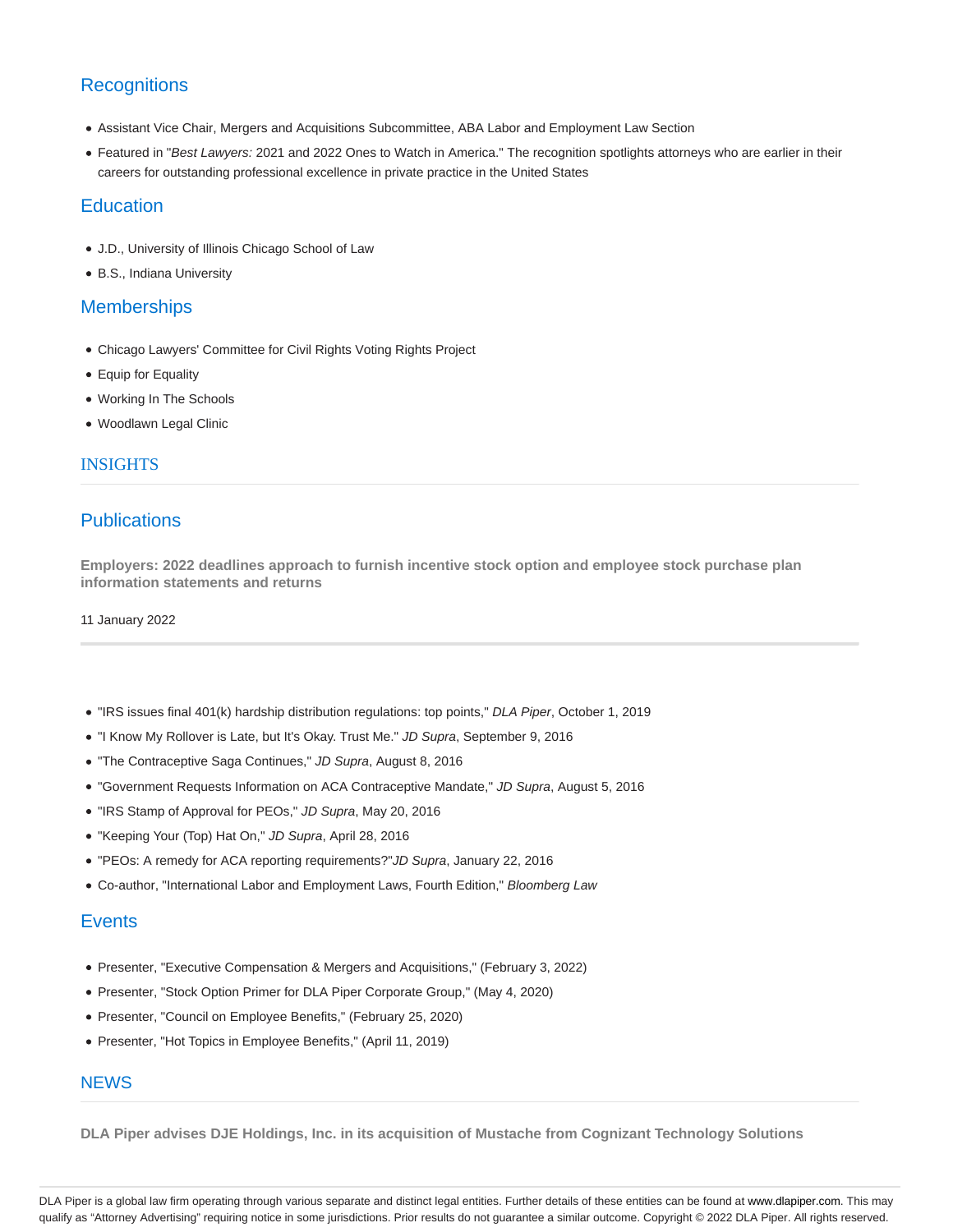#### 1 February 2022

DLA Piper represented DJE Holdings, Inc., a portfolio of interdependent companies and divisions that provide brands and businesses with a full suite of communications solutions, in its acquisition of Mustache LLC, an integrated content agency based in Brooklyn, New York.

**DLA Piper advises Cowen and Company, William Blair & Company, BTIG and Stephens Inc. as underwriters of Alpha Teknova IPO**

#### 12 July 2021

DLA Piper represented Cowen and Company, LLC, William Blair & Company, L.L.C., BTIG, LLC and Stephens Inc. as underwriters in the US\$110.4 million initial public offering of Alpha Teknova, Inc.

**DLA Piper advises Athena Technology Acquisition Corp. in a US\$2 billion SPAC deal with Heliogen, Inc.**

#### 8 July 2021

DLA Piper represented Athena Technology Acquisition Corp. in connection with the negotiation of a definitive agreement for a business combination with Heliogen, Inc.

**DLA Piper advises Qualcomm in US\$1.4 billion acquisition of NUVIA**

#### 15 January 2021

DLA Piper represented Qualcomm Technologies, Inc., a subsidiary of Qualcomm Incorporated, in the acquisition of NUVIA, a world-class CPU and technology design team, with industry-leading expertise in high performance processors, for approximately US\$1.4 billion before working capital and other adjustments.

**DLA Piper advises Riverwood Capital and Forecast5 Analytics in the sale of Forecast5 to Frontline Education**

13 January 2021

DLA Piper represented Riverwood Capital, a technology-focused growth equity firm, and Forecast5 Analytics, a provider of advanced data analytics software designed specifically for the public sector, in the sale of Forecast5 to Frontline Education, a leading provider of school administration software and services purpose-built for K-12.

**DLA Piper represents LCR Hallcrest LLC in sale to SpotSee**

#### 28 December 2020

DLA Piper represented LCR Hallcrest LLC, Hallcrest Group Limited, Themographic Measurements Limited, and Enterprise One, Inc. in its sale to Harbour Group and its subsidiary ShockWatch, Inc., doing business as SpotSee.

**DLA Piper advises Analytical Graphics in its US\$700 million sale to Ansys, Inc.**

#### 3 December 2020

DLA Piper represented Analytical Graphics, Inc. (AGI) in its US\$700 million sale to Ansys, Inc.